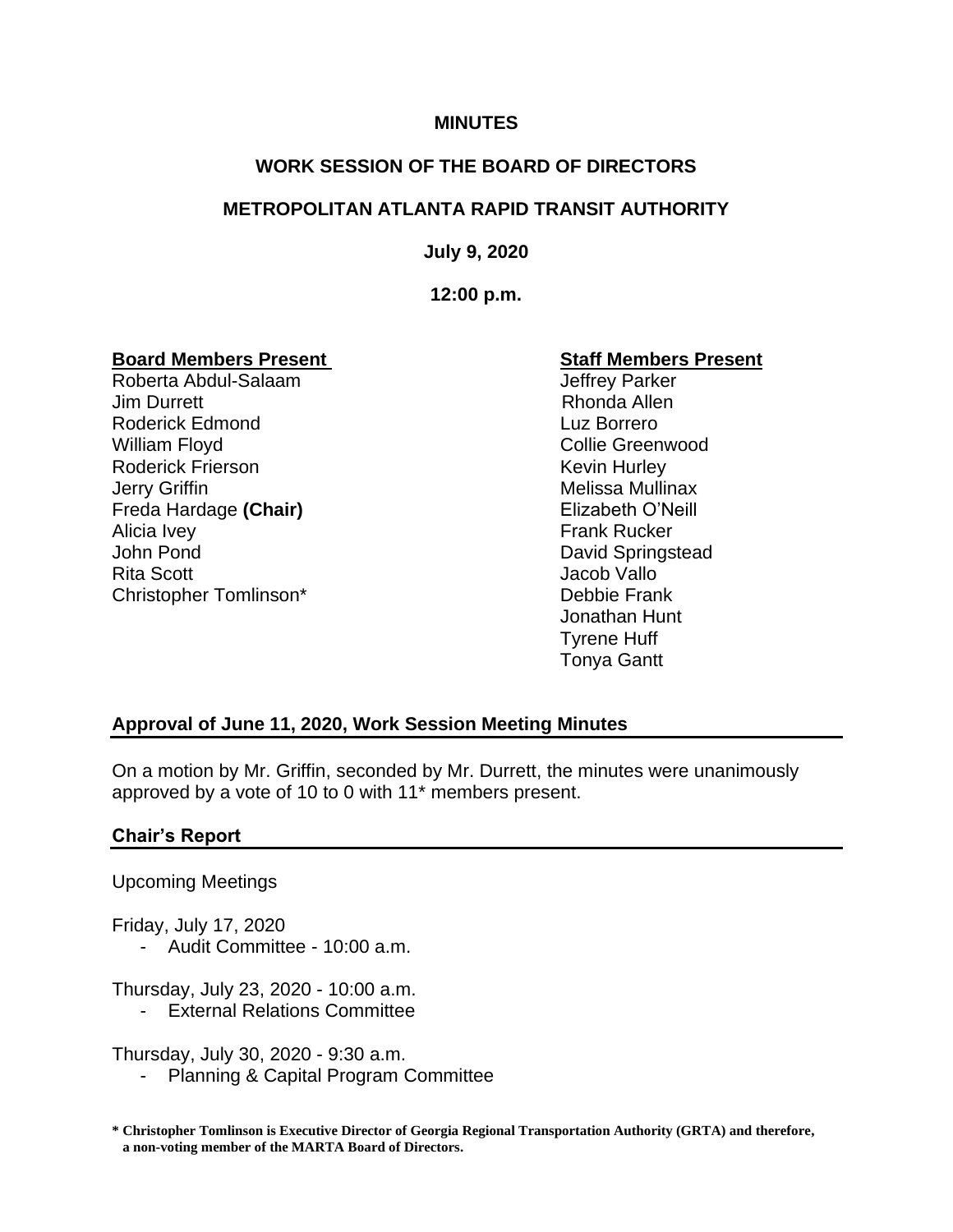- Operations & Safety Committee (immediately following)
- Business Management Committee (immediately following)

### **General Manager/CEO's Report**

#### COVID/Return to New Normal Update

Mr. Parker noted that MARTA assembled a task force in May, centered on building business continuity and operation readiness. They will concentrate on employees in response to COVID-19. His expectations from the task force are to develop sustainable recommendations to implement moving forward as MARTA works toward staff returning to the office.

Mr. Parker mentioned that the increase in COVID-19 cases in Georgia will have a direct impact on MARTA's capability to develop a clear path to return to normal.

Furthermore, he cited that in June, the number of MARTA employees with COVID-19 was comparatively low; however, there was an influx of cases in June. To identify early symptoms, MARTA relied on an intake supervisor form that employees completed and shared with his/her direct report.

Amid the current health climate, Mr. Parker noted that MARTA continues to exercise telework schedules, in addition to circulating situational updates with Board Members, staff and the public regularly.

To minimize the spread of COVID-19, Mr. Parker highlighted ways in which MARTA continues to follow guidelines from CDC by ensuring that frontline workers have wipes, face masks and hand sanitizers. In addition, guidelines include requesting staff, visitors and contractors to wear a mask while on MARTA's properties. Similarly, Mr. Parker mentioned that employees had been encouraged to get tested for COVID-19 by visiting testing locations.

The task force is not only constructing a report, but also pinpointing action items that MARTA will execute to facilitate staff return, for instance, air filtration system, office workstation reconfiguration and temperature checks.

MARTA has seen a decline in bus ridership, however, for specific routes there has been a 12 percent increase. To keep customers safe, Mr. Parker explained that MARTA adopted social distance initiatives, for instance, customers using rear door entrance only.

MARTA is taking new measures that includes working on re-opening restrooms, providing hand sanitizers at Breeze card kiosks in every rail station, vehicle HVAC filters, and distribution of masks.